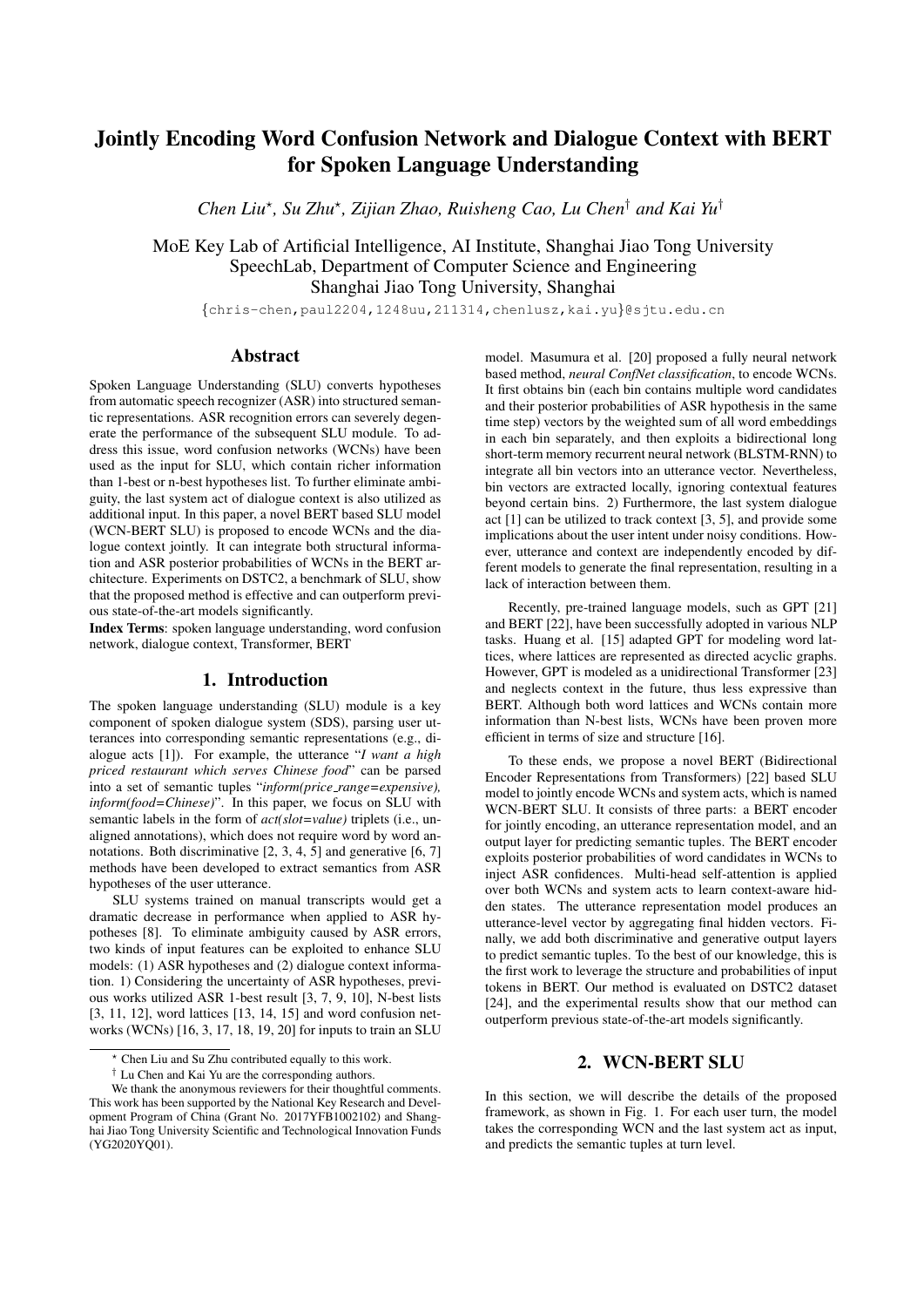<span id="page-1-0"></span>

Figure 1: *An overview of our proposed WCN-BERT SLU, which contains a BERT encoder, an utterance representation model, and an output layer. First, the WCN and the last system act are arranged as a sequence to be fed into the BERT encoder. The token-level BERT outputs are then integrated into an utterance-level vector representation. Finally, either a discriminative (semantic tuple classifier, STC) or generative (hierarchical decoder, HD) approach is utilized in the output layer for predicting the act-slot-value triplets.*

## <span id="page-1-1"></span>2.1. Input representation

The WCN is a compact lattice structure where candidate words paired with their associated posterior probabilities are aligned at each position [\[25\]](#page-4-24). It is commonly considered as a sequence of word bins  $B = (b_1, \dots, b_M)$ . The m-th bin can be formalized as  $b_m = \{ (w_m^1, P(w_m^1)), \cdots, (w_m^{I_m}, P(w_m^{I_m})) \}$ , where  $I_m$  denotes the number of candidates in  $b_m$ ,  $w_m^i$  and  $P(w_m^i)$ are respectively the  $i$ -th candidate and its posterior probability given by ASR system. The WCN is flattened into a word sequence,  $w^{\text{WCN}} = (w_1^1, \dots, w_1^{I_1}, \dots, w_M^1, \dots, w_M^{I_M}).$ 

System acts contain dialogue context in the form of "actslot-value" triplets. We consider the last system act just before the current turn,  $A = ((a_1, s_1, v_1), \cdots, (a_K, s_K, v_K))$ , where K is the number of triplets,  $a_k$ ,  $s_k$  and  $v_k$  are the k-th act, slot and value, respectively. It is also arranged as a sequence  $w^{SA} = (a_1, s_1, v_1, \cdots, a_K, s_K, v_K)$ . Act and slot names are tokenized, e.g., "pricerange" is split into "price" and "range".

To feed WCNs and system acts into BERT together, we denote the input token sequence as  $w = (w_1, \dots, w_T) =$  $[CLS] \oplus \text{Tok}(w^{\text{WCN}}) \oplus [SEP] \oplus \text{Tok}(w^{\text{SA}}) \oplus [SEP],$ where  $oplus$  concatenates sequences together,  $TOK(\cdot)$  is the BERT tokenizer which tokenizes words into sub-words, [CLS] and [SEP] are auxiliary tokens for separation,  $T =$  $|\text{Tok}(w^{WCN})| + |\text{Tok}(w^{SA})| + 3$ . Considering the structural characteristics of WCN, i.e., multiple words compete in a bin, we define that all words (in fact sub-words after tokenization) in the same bin share the same position ID.

Eventually, the BERT input layer embeds w into  $d_x$ dimensional continuous representations by summarizing three embeddings [\[22\]](#page-4-21) as follows:

$$
x_t = E_{\text{token}}(w_t) + E_{\text{pos}}(w_t) + E_{\text{seg}}(w_t), x_t \in \mathbb{R}^{d_x} \tag{1}
$$

where  $E_{\text{token}}(\cdot)$ ,  $E_{\text{pos}}(\cdot)$  and  $E_{\text{seg}}(\cdot)$  stand for WordPiece [\[26\]](#page-4-25), positional and segment embeddings, respectively.

#### 2.2. BERT encoder

BERT consists a series of bidirectional Transformer encoder layers [\[23\]](#page-4-22), each of which contains a multi-head self-attention module and a feed-forward network with residual connec-tions [\[27\]](#page-4-26). For the *l*-th layer, assuming the input is  $x^l =$ 

 $(x_1^l, \dots, x_T^l)$ , the output is computed via the self-attention layer (consisting of  $H$  heads):

$$
e_{ij}^{l,h} = \frac{(W_Q^{l,h} x_i^l)^{\top} (W_K^{l,h} x_j^l)}{\sqrt{d_x/H}}; \quad \alpha_{ij}^{l,h} = \frac{\exp(e_{ij}^{l,h})}{\sum_{k=1}^T \exp(e_{ik}^{l,h})}
$$

$$
z_i^{l,h} = \sum_{j=1}^T \alpha_{ij}^{l,h} (W_V^{l,h} x_j^l); \quad z_i^l = \text{Concat}(z_i^{l,1}, \dots, z_i^{l,H})
$$

$$
\tilde{x}_i^{l+1} = \text{LayerNorm}(x_i^l + \text{FC}(z_i^l))
$$

$$
x_i^{l+1} = \text{LayerNorm}(\tilde{x}_i^{l+1} + \text{FC}(\text{ReLU}(\text{FC}(\tilde{x}_i^{l+1}))))
$$

where FC is a fully-connected layer, LayerNorm denotes layer normalization [\[28\]](#page-4-27),  $1 \leq h \leq H, W_Q^{l,h}, W_K^{l,h}, W_V^{l,h} \in$  $\mathbb{R}^{(d_x/H)\times d_x}$ .

WCN probability-aware self-attention We propose an extension to the self-attention mechanism to consider the posterior probabilities of tokens in WCN. Following the notations in sec-tion [2.1,](#page-1-1) for each input token sequence  $w = (w_1, \dots, w_T)$ , we define its corresponding probability sequence as  $p =$  $(p_1, \cdots, p_T)$ , with

$$
p_t = \begin{cases} P(w_t) & w_t \in \text{Tok}(w^{\text{WCN}}) \\ 1.0 & \text{otherwise} \end{cases}
$$
 (2)

where  $P(w_t)$  denotes the ASR posterior probability of a token. Note that the probability of a sub-word equals that of the original word in WCN. Probabilities of tokens in the system acts are defined as 1.0. Now we inject ASR posterior probabilities into the BERT encoder by changing the computation of  $e_{ij}^{l,h}$ :

$$
e_{ij}^{l,h} = (W_Q^{l,h} x_i^l)^\top (W_K^{l,h} x_j^l) / \sqrt{d_x / H} + \lambda^{l,h} \cdot p_j \tag{3}
$$

where  $\lambda^{l,h}$  is a trainable parameter.

Finally, token-level representations are produced after the stacked encoder layers, denoted as  $o = (o_1, \dots, o_T)$ .

#### 2.3. Utterance representation

The output hidden vector corresponding to the [CLS] token, i.e.,  $o_1$ , is usually applied to represent the whole utterance. Additionally, we propose to gather the other hidden vectors by considering the structural information of the WCN.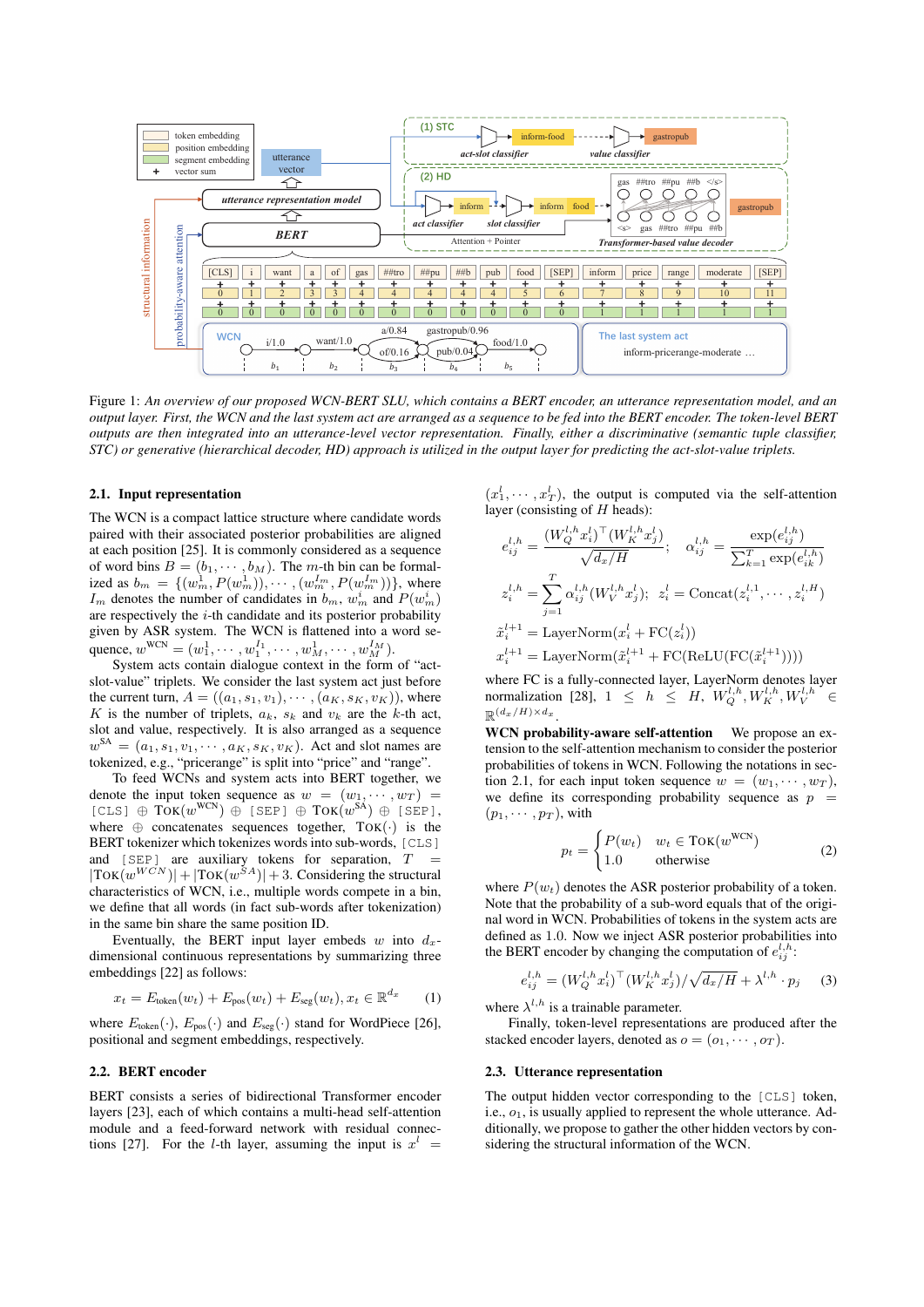<span id="page-2-0"></span>

Figure 2: *Illustration of the feature aggregation. Only the WCN part of an input token sequence is presented. The token-level features are in blue while bin-level features are in purple.*

Firstly, the token-level hidden vectors of the WCN part are aggregated into bin-level through the following two steps: (1) BERT sub-word vectors belong to an input word are averaged to be the word vector; (2) word-level vectors of each bin are then weighted and summed to get a bin vector. An example of the feature aggregation of the WCN part is illustrated in Fig. [2,](#page-2-0) while the features corresponding to the system acts are unchanged. After aggregation, we get new feature vectors  $u = (u_1, \dots, u_{T'})$ , where  $T' = M + |Tok(w^{SA})| + 3(M$  is the number of bins) and  $T' \leq T$ .

Then, we summarize the bin-level features with a selfattentive approach as follows:

$$
u' = \sum_{t=2}^{T'} \left[ \frac{\exp(\bar{v}^\top \tanh(W_a u_t + b_a))}{\sum_{j=2}^{T'} \exp(\bar{v}^\top \tanh(W_a u_j + b_a))} \cdot u_t \right]
$$
(4)

where  $b_a, \bar{v} \in \mathbb{R}^{d_x}$  and  $W_a \in \mathbb{R}^{d_x \times d_x}$  are trainable parameters. The final utterance representation is obtained by concatenating u' with the hidden state of [CLS], i.e.,  $r = \text{Concat}(u_1, u')$ .

## 2.4. Output layer

To evaluate the validity and portability of the encoding model, we apply both discriminative (Sec. [2.4.1\)](#page-2-1) and generative (Sec. [2.4.2\)](#page-2-2) approaches for predicting the act-slot-value labels.

## <span id="page-2-1"></span>*2.4.1. Semantic tuple classifier (STC)*

Upon the final utterance representation  $r$ , we apply a binary classifier for predicting the existence of each act-slot pair, and a multi-class classifier over all possible values existing in the training set for each act-slot pair<sup>[1](#page-2-3)</sup>. Therefore, this method cannot predict values unseen in the training set.

#### <span id="page-2-2"></span>*2.4.2. Transformer-based hierarchical decoder (HD)*

To improve the generalization capability of value prediction, we follow Zhao et al. [\[7\]](#page-4-6) to construct a hierarchical decoder consisting of an act classifier, a slot classifier, and a value generator. However, there are two main differences listed as follows:

1) Acts and slots are tokenized and then embedded by the BERT embedding layer as additional features for the slot classifier and the value generator. For each act  $a$  or slot  $s$ , sub-word level vectors from BERT embedding layer are averaged to get a single feature vector ( $e_a$  for a and  $e_s$  for s).

2) We replace the LSTM-based value generator with a Transformer-based one [\[23\]](#page-4-22). Tokenized values are embedded by the BERT embedding layer and generated at the sub-word level. Therefore, we tie the BERT's token embeddings with the weight matrix of the linear output layer in the value generator.

# 3. Experiments

We experiment on the dataset from the second Dialog State Tracking Challenge (DSTC2) [\[24\]](#page-4-23), which contains 11677, 3934, 9890 utterances for training, validation and testing, respectively. In order to shorten flattened WCN sequences, we prune WCNs by removing interjections<sup>[2](#page-2-4)</sup> and word candidates with probabilities below a certain threshold (0.001 as recom-mended [\[19\]](#page-4-18)). The evaluation metrics are  $F_1$  score of *act-slotvalue* triplets and utterance-level accuracy. We do not assume that all value candidates of each slot are known in advance.

In our experiments, we use English uncased BERT-base model, which has 12 layers of 768 hidden units, and 12 attention heads. During training, Adam [\[29\]](#page-4-28) is used for optimization. We select the initial learning rate from  $\{5e-5, 3e-5, 2e-5\}$ , with a warm-up rate of 0.1 and an L2 weight decay of 0.01. The maximum norm for gradient clipping is set to 1. The dropout rate is set to 0.1 for the BERT encoder and 0.3 for the utterance representation model and the output layer. The model is trained for 50 epochs and saved according to the best performance on the validation set. Each experimental setting was run five times with different random seeds, and we report the average result.<sup>[3](#page-2-5)</sup>

#### 3.1. Main results

<span id="page-2-8"></span><span id="page-2-6"></span>Table 1: *F*<sup>1</sup> *scores (%) and utterance-level accuracies (%) of baseline models and our proposed model on the test set.*

| <b>Models</b>         |            | $Train \rightarrow Test$         | ${\bf F}_1$ | Acc.  |
|-----------------------|------------|----------------------------------|-------------|-------|
| $BLSTM+$<br>Self-Attn | <b>STC</b> | $manual \rightarrow manual$      | 98.56       | 97.29 |
|                       |            | manual $\rightarrow$ 1-best      | 83.57       | 74.91 |
|                       |            | $1$ -best $\rightarrow$ 1-best   | 84.06       | 75.26 |
|                       |            | $1$ -best $\rightarrow$ 10-best  | 84.92       | 75.70 |
|                       |            | $10$ -best $\rightarrow$ 10-best | 85.05       | 77.07 |
| Neural                | <b>STC</b> | $WCN \rightarrow WCN$            | 85.01       | 77.03 |
| ConfNet               |            |                                  |             |       |
| Lattice-SLU           | <b>STC</b> | $WCN \rightarrow WCN$            | 86.09       | 78.78 |
| <b>WCN-BERT</b>       | <b>STC</b> | $WCN \rightarrow WCN$            | 87.91       | 81.14 |
| (ours)                | HD         |                                  | 87.33       | 80.74 |

As shown in Table [1,](#page-2-6) different types of inputs are applied for baselines, including *manual* transcriptions, ASR *1 best*, *10-best* lists, and *WCNs*. The baseline model for the first three types (manual, 1-best, and 10-best) is BLSTM with selfattention  $[20]$ .  $4$  BLSTM encodes the input sequence and gets the utterance representation  $r$  with the self-attention similar to Eq. [\(4\)](#page-2-8). To test on 10-best lists with the model trained on 1 best, we run the model on each hypothesis from the list and average the results weighted by the ASR posterior probabilities. For direct training and evaluation on 10-bests, the representation vector r is calculated as  $r = \sum_{i=1}^{10} \gamma_i r_i$ , where  $r_i$  is the representation vector of hypothesis  $\overline{i}$  and  $\gamma_i$  is the corresponding ASR posterior probability.

For modeling WCNs, we follow the *Neural ConfNet Classification* [\[20\]](#page-4-19) method. WCNs are fed into the model through

<span id="page-2-3"></span><sup>1</sup>For act-slot pairs requiring no value (like *thankyou, goodbye, request-phone, request-food etc.*), the value classification is omitted.

<span id="page-2-4"></span><sup>2</sup>Such as *uh*, *oh*, etc. according to Jagfeld et al. [\[19\]](#page-4-18).

<span id="page-2-7"></span><span id="page-2-5"></span><sup>&</sup>lt;sup>3</sup>The code is available at [github.com/simplc/WCN-BERT.](https://github.com/simplc/WCN-BERT)

<sup>&</sup>lt;sup>4</sup>In these baselines, word embedding is initialized with 100-dim Glove6B [\[30\]](#page-4-29). The learning rate is set to 0.001, fixed during training. The maximum norm for gradient clipping is 5, and dropout rate is 0.3.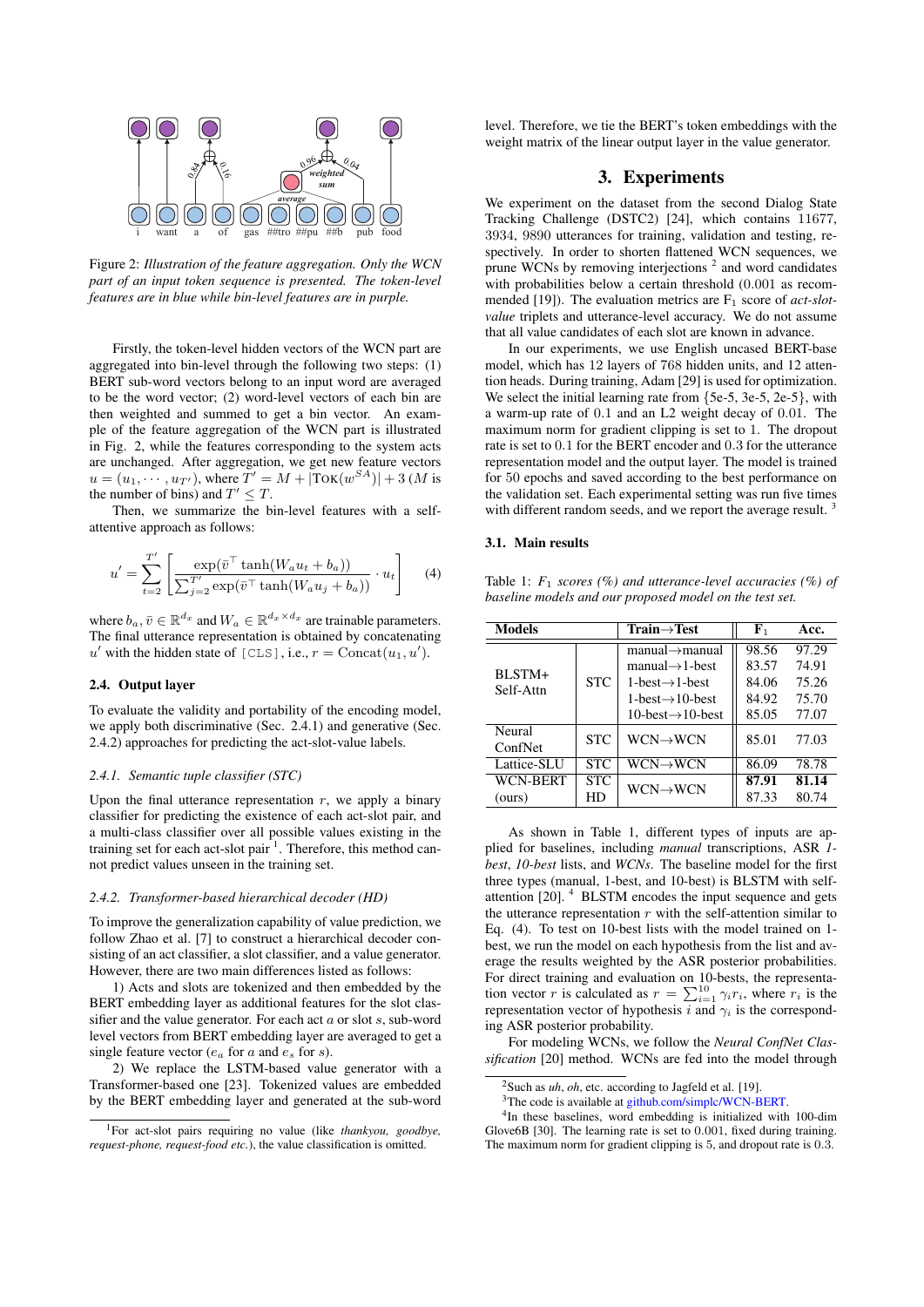a simple weighted sum representation method, where all word vectors are weighted by their posterior probabilities and then summed. We also apply the *Lattice-SLU* method with GPT [\[15\]](#page-4-14) on WCNs. The output layer of all baselines is STC (Sec. [2.4.1\)](#page-2-1).

By comparing across the baselines, we find that performances become better with larger ASR hypotheses space. The *Neural ConfNet Classification* method can outperform the system trained and tested with 1-best, and it achieves comparable results to the 10-best system. With powerful pre-trained language models (GPT [\[21\]](#page-4-20)), the *Lattice-SLU* beats the other baselines above. The last system act is not exploited in the baselines, which will be analyzed in the following ablation study.

<span id="page-3-0"></span>Table 2: *Comparison with prior arts on the DSTC2 dataset.*

| <b>Models</b>             | $\mathbf{F}_1$ (%) |
|---------------------------|--------------------|
| <b>SLU2</b> [31]          | 82.1               |
| $CNN+LSTM_w4[5]$          | 83.6               |
| <b>CNN</b> [6]            | 85.3               |
| S2S-ATTN-PTR-NET [6]      | 85.8               |
| HIERARCHICAL DECODING [7] | 86.9               |
| WCN-BERT + STC (ours)     | 87.9               |

By joint modeling WCNs and the last system act with powerful pre-trained BERT, our proposed framework outperforms the baselines significantly in  $F_1$  score and utterance-level accuracy, and achieves new state-of-the-art performance on the DSTC2 dataset, as shown in Table [1](#page-2-6) and Table [2.](#page-3-0)

#### 3.2. Ablation study

In this section, we perform ablation experiments of our WCN-BERT SLU with both STC and HD, as presented in Table [3.](#page-3-1)

<span id="page-3-1"></span>Table 3: *F*<sup>1</sup> *scores (%) of ablation study on the test set.*

|     | <b>Model variations</b>                     | <b>STC</b> | <b>HD</b>          |
|-----|---------------------------------------------|------------|--------------------|
| (a) | <b>WCN-BERT</b>                             | 87.91      | 87.33              |
| (b) | w/o WCN Prob                                | 87.15      | $86.\overline{47}$ |
| (c) | $r=u_1$                                     | 87.75      | 86.99              |
| (d) | w/o BERT                                    | 86.12      | 86.01              |
| (e) | w/o system act                              | 86.69      | 86.18              |
| (f) | w/o BERT and system act                     | 85.85      | 85.06              |
| (g) | Replace system act with<br>system utterance | 88.01      | 87.28              |

Row (b) shows the results without considering WCN probabilities in the BERT encoder. In this case, the model lacks prior knowledge of ASR confidences, resulting in a significant performance drop (0.76% for STC and 0.86% for HD). By only considering the hidden state related to [CLS] as the utterance representation (row(c)), i.e.,  $r = u_1$ , the F<sub>1</sub> scores decrease with both STC and HD, indicating that the structural information of WCN is beneficial for utterance representation.

By removing BERT (row (d)), we utilize vanilla Transformer to jointly encode WCNs and system acts but not finetune a pre-trained BERT. We use 100-dim word embeddings, initialized with Glove6B [\[30\]](#page-4-29). The results show that removing BERT brings about a remarkable decrease in  $F_1$  score (1.79%) for STC and 1.32% for HD).

Besides, we investigate the effect of dialogue context by removing the last system act from the input, as demonstrated in row (e). Results show that jointly encoding the WCN and the last system act improves the performance dramatically. It is a

fair comparison with the *Lattice-SLU* baseline in Table [1,](#page-2-6) both with pre-trained language models. The result implies that our model is much more effective, owing to (1) the capability of the bidirectional Transformer, which considers the future context, and (2) the different considerations of WCN structures.

In row (f), neither BERT nor the dialogue context is included. This also gives a fair comparison with the *Neural ConfNet Classification* method [\[20\]](#page-4-19) at the model level (Transformer v.s. BLSTM). With STC as the output layer, the Transformer with WCN probability-aware self-attention mechanism is shown to have better modeling capability (an improvement of 0.84% in F<sub>1</sub>) and higher training efficiency (over  $6 \times$  faster).

Moreover, we replace the last system act with the last system utterance in the input (row (g)), which only causes a slight change (within  $0.1\%$ ) in F<sub>1</sub> scores. This indicates that our model is also applicable to datasets with only system utterances, but no system acts.

#### 3.3. Analysis of hierarchical decoder

As we can see from the previous results, models with hierarchical decoder (HD) perform worse than STC. However, the generative approach equips the model with generalization capability, and the pointer-generator network is beneficial to handle out-of-vocabulary (OOV) tokens. To analysis the generalization capability of the proposed model with hierarchical decoders, we randomly select a certain proportion of the training set to train our proposed WCN-BERT SLU with STC or HD. The validation and test set remain unchanged. Furthermore, we evaluate the F<sup>1</sup> scores of seen and unseen act-slot-value triplets, according to whether a triplet is seen in the training set.

<span id="page-3-2"></span>Table 4: *F*<sup>1</sup> *scores (%) of our WCN-BERT SLU on the test set with varying training size.*

| <b>Train size</b> | Models  | overall | seen | unseen |
|-------------------|---------|---------|------|--------|
| $1\%$             | $+STC$  | 62.9    | 67.1 | 0.0    |
|                   | $+$ HD  | 71.6    | 77.0 | 29.7   |
| 5%                | $+$ STC | 78.7    | 80.2 | 0.0    |
|                   | + HD    | 81.5    | 83.1 | 35.3   |
| $10\%$            | $+STC$  | 81.3    | 81.9 | 0.0    |
|                   | + HD    | 82.9    | 83.8 | 22.9   |
| 100%              | $+$ STC | 87.9    | 88.2 | 0.0    |
|                   | + HD    | 87.3    | 87.5 | 4.8    |

As shown in Table [4,](#page-3-2) with the training size getting decreased, the overall performance of HD will not degrade sharply. Moreover, the hierarchical decoder is shown to have better generalization capability in the face of unseen labels.

## 4. Conclusion

In this paper, we propose to jointly encode WCN and dialogue context with BERT for SLU. To eliminate ambiguity caused by ASR errors, WCNs are utilized for involving ASR hypotheses uncertainties, and dialogue context implied by the last system act is exploited as auxiliary features. In addition, the pre-trained language model BERT is introduced to better encode WCNs and system acts with self-attention. Experimental results show that our method can beat all baselines and achieves new stateof-the-art performance on DSTC2 dataset. Except for encoding different ASR hypotheses, there are several studies about ASR error correction for SLU [\[32,](#page-4-31) [33\]](#page-4-32), which will be our future work.